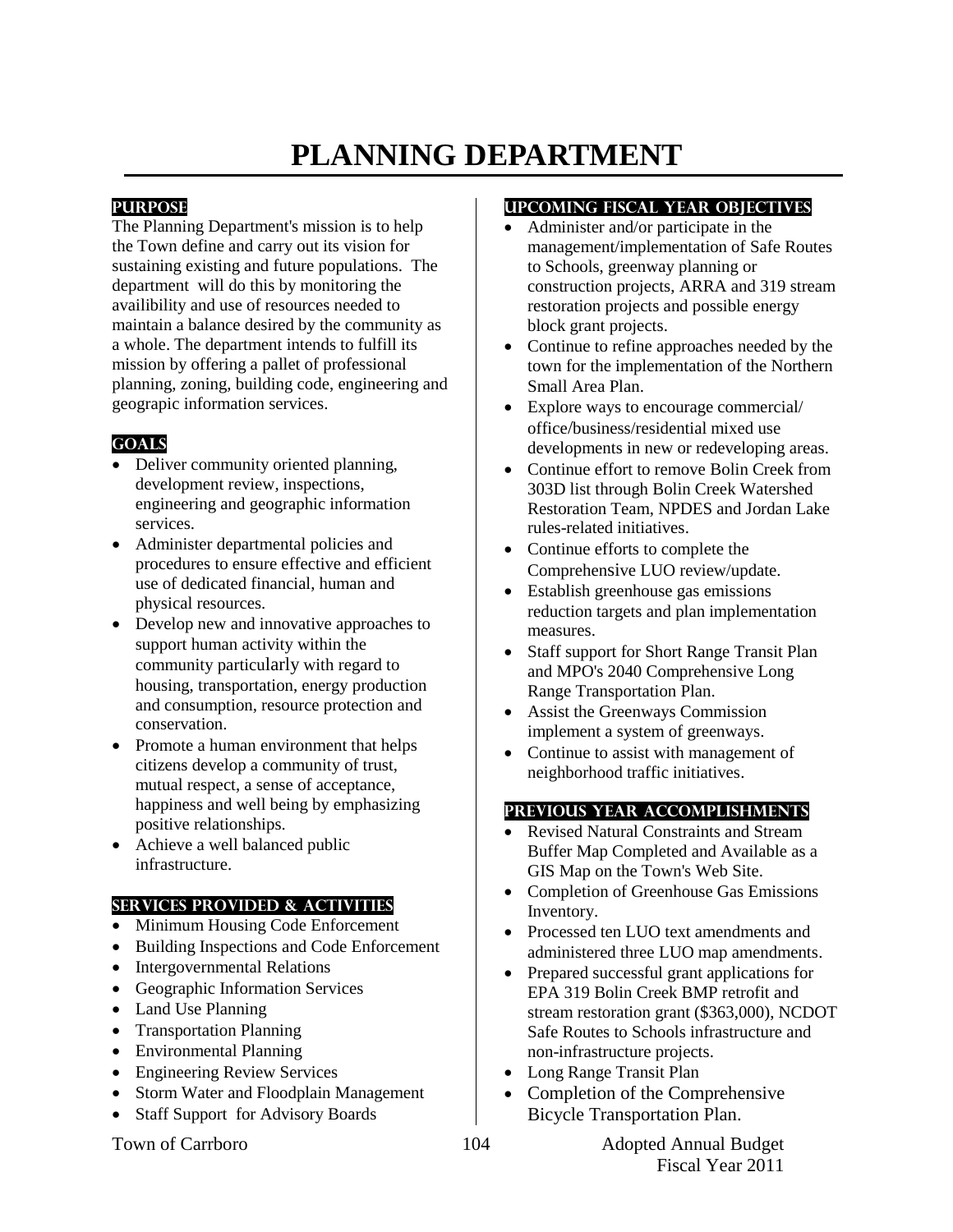# **Budget summary**

| PLANNING - DEPARTMENTAL TOTAL |                          |                          |                                            |                                            |                                     |
|-------------------------------|--------------------------|--------------------------|--------------------------------------------|--------------------------------------------|-------------------------------------|
|                               | 2007-08<br><b>ACTUAL</b> | 2008-09<br><b>ACTUAL</b> | 2009-10<br><b>ADOPTED</b><br><b>BUDGET</b> | 2010-11<br><b>ADOPTED</b><br><b>BUDGET</b> | % CHANGE<br>2010/11 FROM<br>2009/10 |
| <b>SUMMARY</b>                |                          |                          |                                            |                                            |                                     |
|                               |                          |                          |                                            |                                            |                                     |
| <b>PERSONNEL</b>              | 938,563                  | 967,266                  | 1,017,309                                  | 993,263                                    | $-2%$                               |
| <b>OPERATIONS</b>             | 240,576                  | 143,531                  | 181,467                                    | 165,935                                    | $-9%$                               |
| <b>CAPITAL OUTLAY</b>         |                          |                          | 30,000                                     |                                            | $-100%$                             |
|                               |                          |                          |                                            |                                            |                                     |
| <b>TOTAL</b>                  | 1,179,139                | 1,110,796                | 1,228,776                                  | 1,159,198                                  | $-6%$                               |

| <b>AUTHORIZED PERMANENT FULL-TIME</b><br><b>EQUIVALENTS</b> | <b>FY2007-08</b> | <b>FY2008-09</b> | <b>FY2009-10</b> | <b>FY2010-11</b> |
|-------------------------------------------------------------|------------------|------------------|------------------|------------------|
| <b>FULL-TIME POSITIONS</b>                                  | 14               | 14               | 14               | 14               |
| <b>PART-TIME POSITIONS</b>                                  |                  |                  |                  |                  |
| <b>TOTAL</b>                                                | 14               | 14               | 14               | 14               |

#### **CHANGES IN BUDGET from PRIOR YEAR ADOPTED BUDGET**

The change in personnel reflects a decrease in salary due to budgeting one vacant position for only one quarter instead of 100% as was done in the previous year, which offsets the increased cost of health insurance and retirement contribution costs.

Operations decreased engineering fees to be more in line with actual expenses, which have decreased due to the slow economic growth.

|                                               | <b>FY2007-08</b> | <b>FY2008-09</b> | FY2009-10        | FY2010-11        |
|-----------------------------------------------|------------------|------------------|------------------|------------------|
| <b>PERFORMANCE MEASURES</b>                   | <b>ACTUAL</b>    | <b>ACTUAL</b>    | <b>ESTIMATED</b> | <b>PROJECTED</b> |
| # of Land Use Ordinance Revision              | 12               |                  | 8                | 8                |
| # of Conditional Use Permits                  | 6                | 4                | 4                | 3                |
| # Special Use Permits                         | $\Omega$         |                  |                  |                  |
| # Zoning Permits                              | 57               | 77               | 100              | 115              |
| # Bldg. Permits for New Residential Units     |                  |                  |                  |                  |
| in Town                                       | 53               | 53               | 57               | 55               |
| <b>Estimated Building Permit Construction</b> |                  |                  |                  |                  |
| Value for New Residential in Town             | \$14.9 million   | \$15.1 million   | \$14 million     | \$14 million     |
| <b>Estimated Building Permit Construction</b> |                  |                  |                  |                  |
| Value for New Commercial in Town              | \$1.96 million   | \$.03 million    | \$2.77 million   | \$2.0 million    |
| Inspections per day per Inspector FTE         | 13.11            | 12.26            | 11.08            | 12               |
| # of CO's Issued for New Residential          |                  |                  |                  |                  |
| Units in Town                                 | 49               | 50               | 48               | 52               |
| <b>Amount New Commercial Square</b>           |                  |                  |                  |                  |
| Footage "CO" in Town                          | 16,557           | 96               | 13,905           | 10,000           |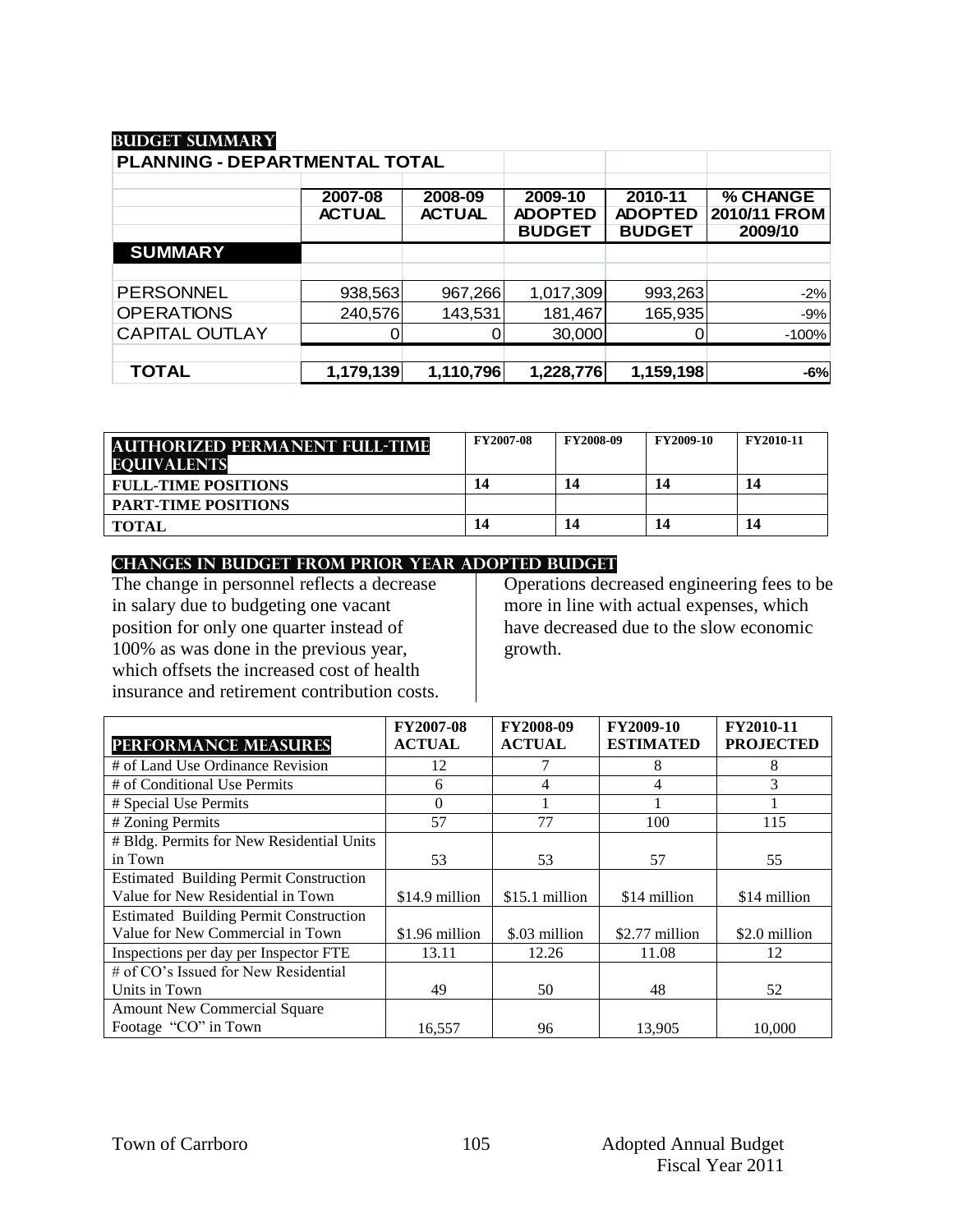#### **Budget summary**

#### **PLANNING SUPERVISION**

| <b>PLANNING SUPERVISION</b> |               |               |                |                |              |
|-----------------------------|---------------|---------------|----------------|----------------|--------------|
| 540                         |               |               |                |                |              |
|                             | 2007-08       | 2008-09       | 2009-10        | 2010-11        | % CHANGE     |
|                             | <b>ACTUAL</b> | <b>ACTUAL</b> | <b>ADOPTED</b> | <b>ADOPTED</b> | 2010/11 FROM |
|                             |               |               | <b>BUDGET</b>  | <b>BUDGET</b>  | 2009/10      |
|                             |               |               |                |                |              |
| <b>SUMMARY</b>              |               |               |                |                |              |
|                             |               |               |                |                |              |
| <b>PERSONNEL</b>            | 434,034       | 467,667       | 466,238        | 472,398        | 1%           |
| <b>OPERATIONS</b>           | 137,146       | 55,736        | 46,145         | 47,175         | 2%           |
| <b>CAPITAL OUTLAY</b>       |               |               | 0              |                | 0%           |
|                             |               |               |                |                |              |
| TOTAL                       | 571,181       | 523,403       | 512,383        | 519,573        | 1%           |

#### **changes in budget from prior year adopted budget**

The Supervision Division salary costs are associated with the increase in health insurance and retirement contribution costs.

Operations increased due to the addition of one invertebrate monitoring study at Bolin Creek.

#### **Budget summary**

| $\frac{1}{2}$          |               |               |                |                |              |
|------------------------|---------------|---------------|----------------|----------------|--------------|
| <b>PLANNING ZONING</b> |               |               |                |                |              |
| 541                    |               |               |                |                |              |
|                        |               |               |                |                |              |
|                        | 2007-08       | 2008-09       | 2009-10        | 2010-11        | % CHANGE     |
|                        | <b>ACTUAL</b> | <b>ACTUAL</b> | <b>ADOPTED</b> | <b>ADOPTED</b> | 2010/11 FROM |
|                        |               |               | <b>BUDGET</b>  | <b>BUDGET</b>  | 2009/10      |
|                        |               |               |                |                |              |
| <b>SUMMARY</b>         |               |               |                |                |              |
|                        |               |               |                |                |              |
| <b>PERSONNEL</b>       | 279,273       | 263,798       | 316,804        | 281,590        | $-11%$       |
| <b>OPERATIONS</b>      | 88,965        | 75,013        | 116,465        | 101,265        | $-13%$       |
| <b>CAPITAL OUTLAY</b>  |               |               |                |                | 0%           |
|                        |               |               |                |                |              |
| <b>TOTAL</b>           | 368,238       | 338,810       | 433,269        | 382,855        | $-12%$       |

#### **changes in budget from prior year adopted budget**

The Zoning Division shows decreases associated with budgeting one vacant position for only one quarter instead of 100% as was done in the previous year, which offsets the increased cost of health

insurance and retirement contribution costs. Engineering fees have been adjusted (\$15,000) to be more in line with actual expenses, which have decreased due to the slow economic growth.